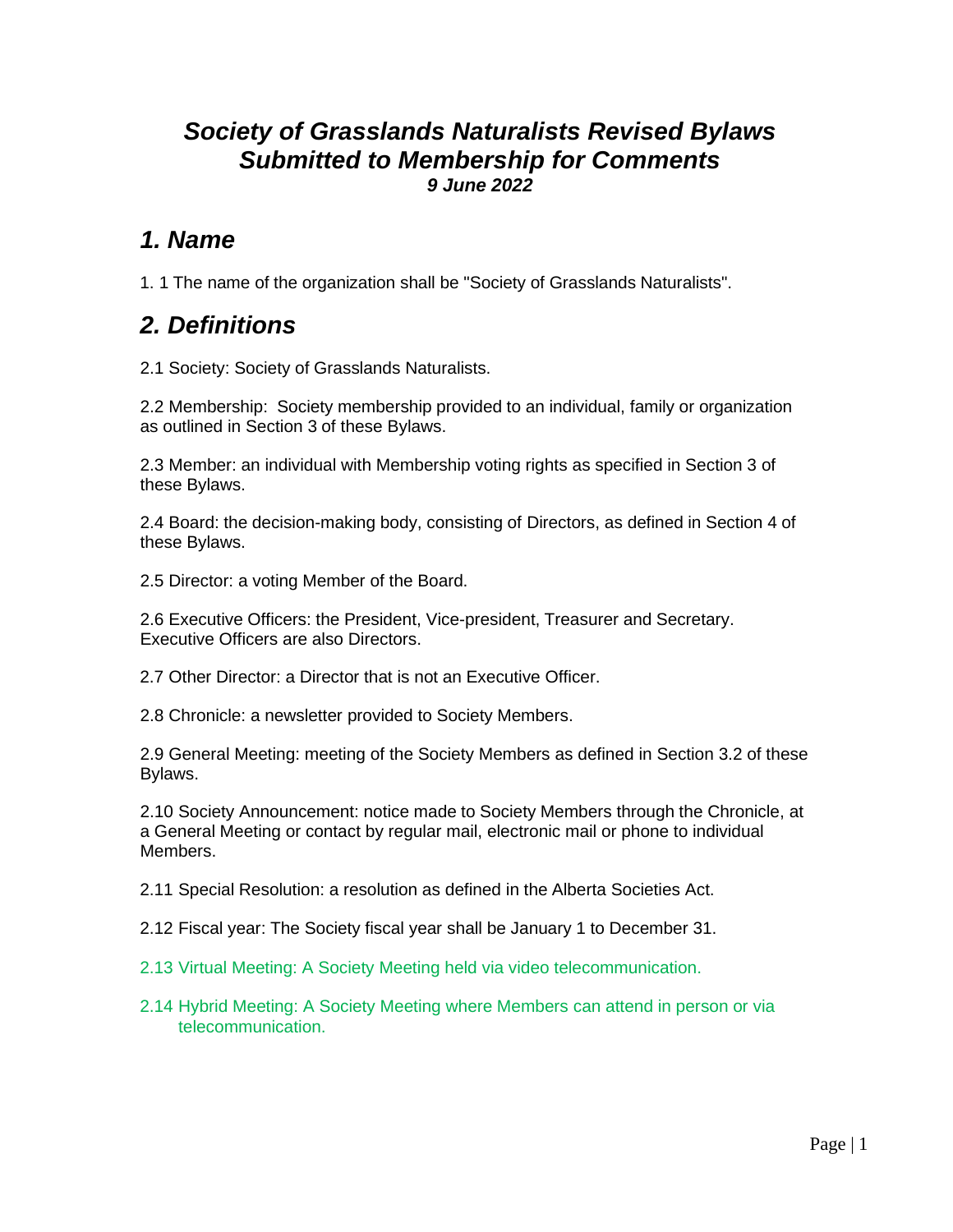# *3. Membership*

#### 3.1 Membership

3.1.1 Single, Family and Organization Memberships

- Any person, family or organization may obtain a Membership by paying dues which shall be determined by the Board. Organization Memberships are available only to organizations registered under a provincial or national jurisdiction in Canada.
- Any person with a Single Membership is considered a Member of the Society. A Family Membership shall have a maximum of two Members with voting rights. For an Organization Membership, only one person from the organization shall be assigned by that organization as a Society Member with voting rights.
- Any Membership owner in arrears for dues for a period of 6 months shall lose its Membership.

3.1.2 Life-time and Honorary Membership

The Society may award:

- a free 'Life-time' Membership to a current or past Member, who has made outstanding contributions to the Society.
- a free time-limited 'Honorary' Membership to a person outside the Society, who has made exceptional contributions to the Society or to its objectives.

#### A posthumous *'Life-time Recognition'* award may also be given for a Member's contributions to the Society.

'Life-time' and 'Honorary' Memberships shall be awarded by the Board through nominations by Members of the Society. Members shall be informed of such awards through a Society Announcement. Recipients of 'Life-time' and 'Honorary' Memberships shall be considered Society Members with voting rights for the duration of their term.

3.1.3 Any person, family or organization wishing to withdraw its Membership may do so upon notice to the Executive.

3.1.4 A Member or Membership owner may be expelled by the Board with a 2/3 majority vote.

3.1.5 The Board shall keep a record of all the Society Members, Membership owners and their addresses, and promptly turn over to the Treasurer all collected Membership dues. These Membership-related activities shall be assigned to a Director by the Board.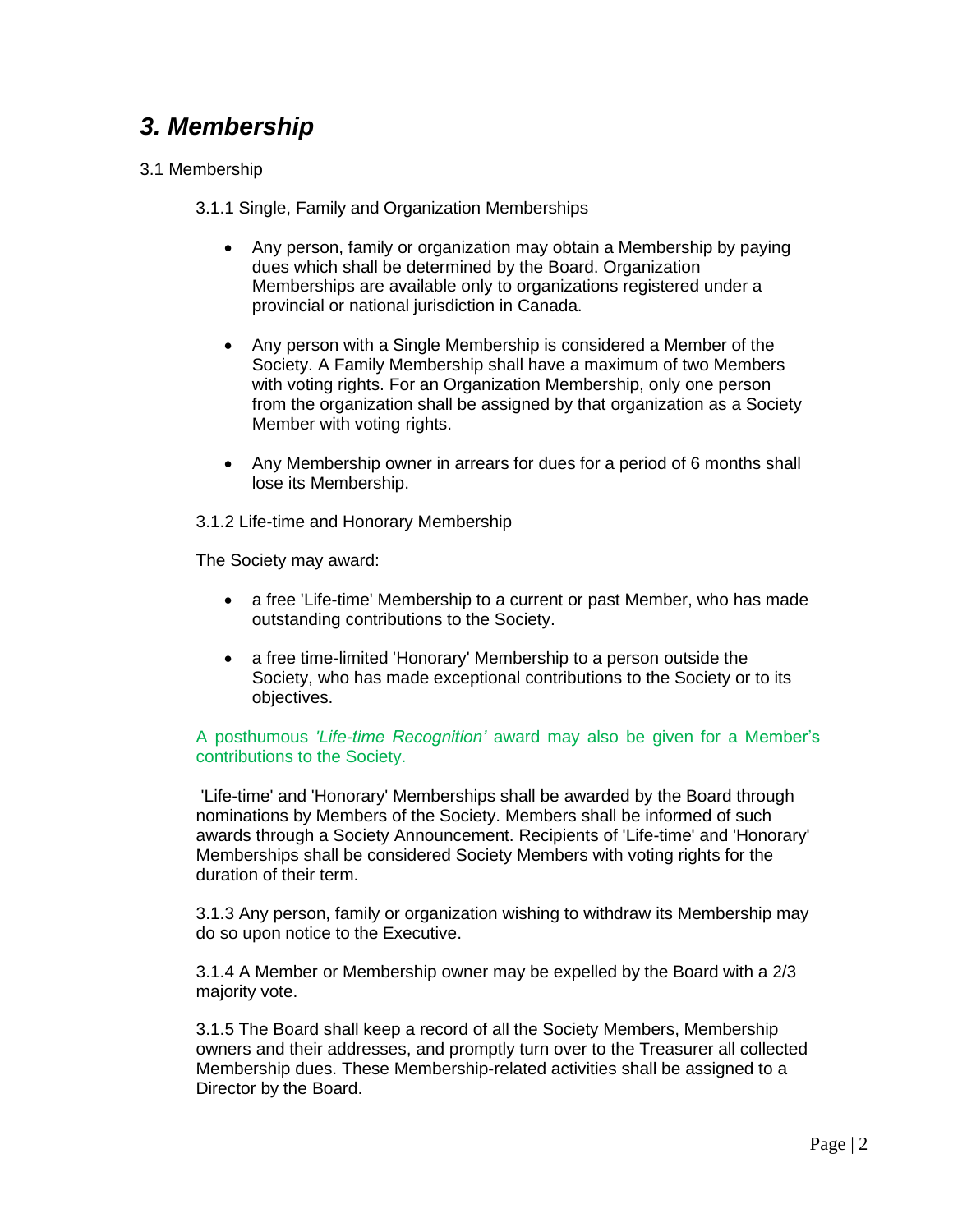#### 3.2. Society General Meetings

3.2.1 The Society shall hold regular General Meetings and may call Special General meetings with notice to the Members through a Society Announcement at least one week prior to the meeting.

3.2.2 An Annual General Meeting shall be called by the Executive within three months following the end of each fiscal year.

3.2.3 A Special General Meeting shall be called by the Executive following the receipt of a petition signed by 20 Members or 20% of the Members, whichever is least, setting forth the reason for calling the meeting. Members shall be notified by a Society Announcement at least one week prior to the meeting.

3.2.4 A quorum at all General Meetings shall consist of 10 Members or 10% of the Members, whichever is least.

3.2.5 The President, or the meeting chair, shall cancel the General Meeting if a quorum is not present within one-half hour after the set time. If cancelled, the meeting may be rescheduled for one week later. If a quorum is not present within one-half hour after the set time of the second meeting, the meeting shall proceed with the Members in attendance.

3.2.6 Any Member shall have the right to vote at any General Meeting. Motions shall be voted by show of hands and elections by secret ballot. A secret ballot shall also be used for any vote where at least 5 Members present at the meeting request it.

#### 3.2.7 Votes held electronically at Virtual or hybrid meetings shall be permitted.

3.2.8 The President, or chair, does not have a second or casting vote in the case of a tie vote. If there is a tie vote, the motion is defeated.

### *4. Board*

4.1 The Board of Directors may consist of the Executive Officers, the Past President and a maximum of three Directors at Large. The minimum requirement for the Board shall consist of three Directors.

4.2 The Board shall, subject to the Bylaws and directions given to it by a vote at a General Meeting, have full control and management of the affairs of the Society.

4.3 Executive Officers

4.3.1 President

The President shall:

• preside at any meetings of the Society or the Board. In his/her absence, the Vice-president shall chair the meeting and in the absence of both, a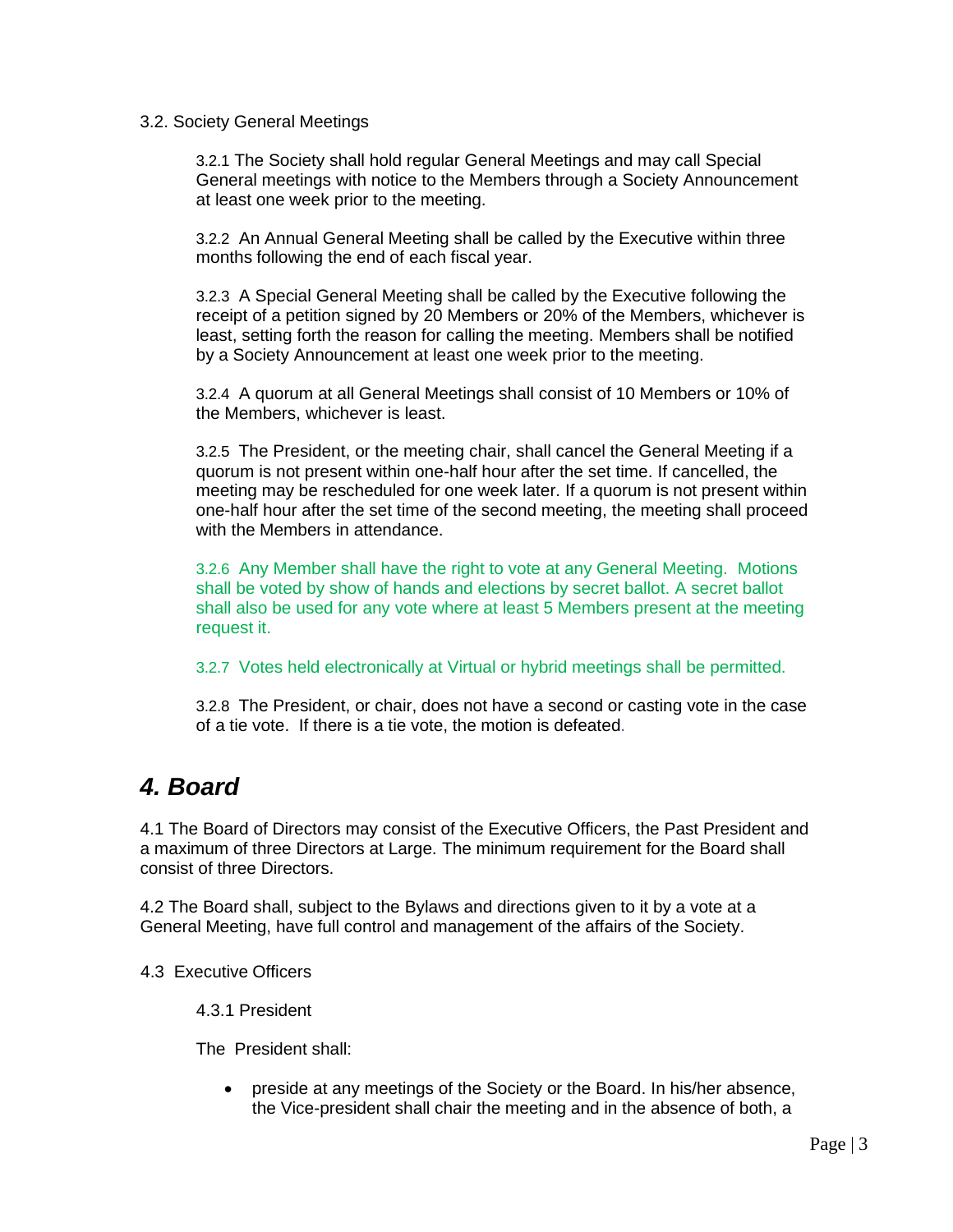chair may be selected from Directors at the meeting to preside.

- be an ex-officio member at all committees.
- present a year-end report at the Annual General Meeting.

#### 4.3.2 Vice-president

The Vice-president shall:

• carry out the duties of the President in the event of the President's absence and any other duties as may be assigned from time to time by the Board.

#### 4.3.3 Secretary

The Secretary shall:

• have charge of all the correspondence of the Society and the minutes of its meetings, and be under the direction of the President and the Board. Writing of specific items or classes of correspondence may be done by a Director or a Committee chair as specified by the Secretary. In the case of the absence of the Secretary at any Meeting, his/her duties shall be discharged by a Society Member as may be appointed by the meeting chair.

#### 4.3.4 Treasurer

The Treasurer shall:

- receive all money paid to the Society and shall be responsible for the deposits in whatever bank the Board may order.
- maintain a full account of receipts and disbursements and present interim financial statements to the Board whenever requested. The Treasurer shall prepare an audited financial statement to the Annual General Meeting and submit a copy of the same to the Secretary.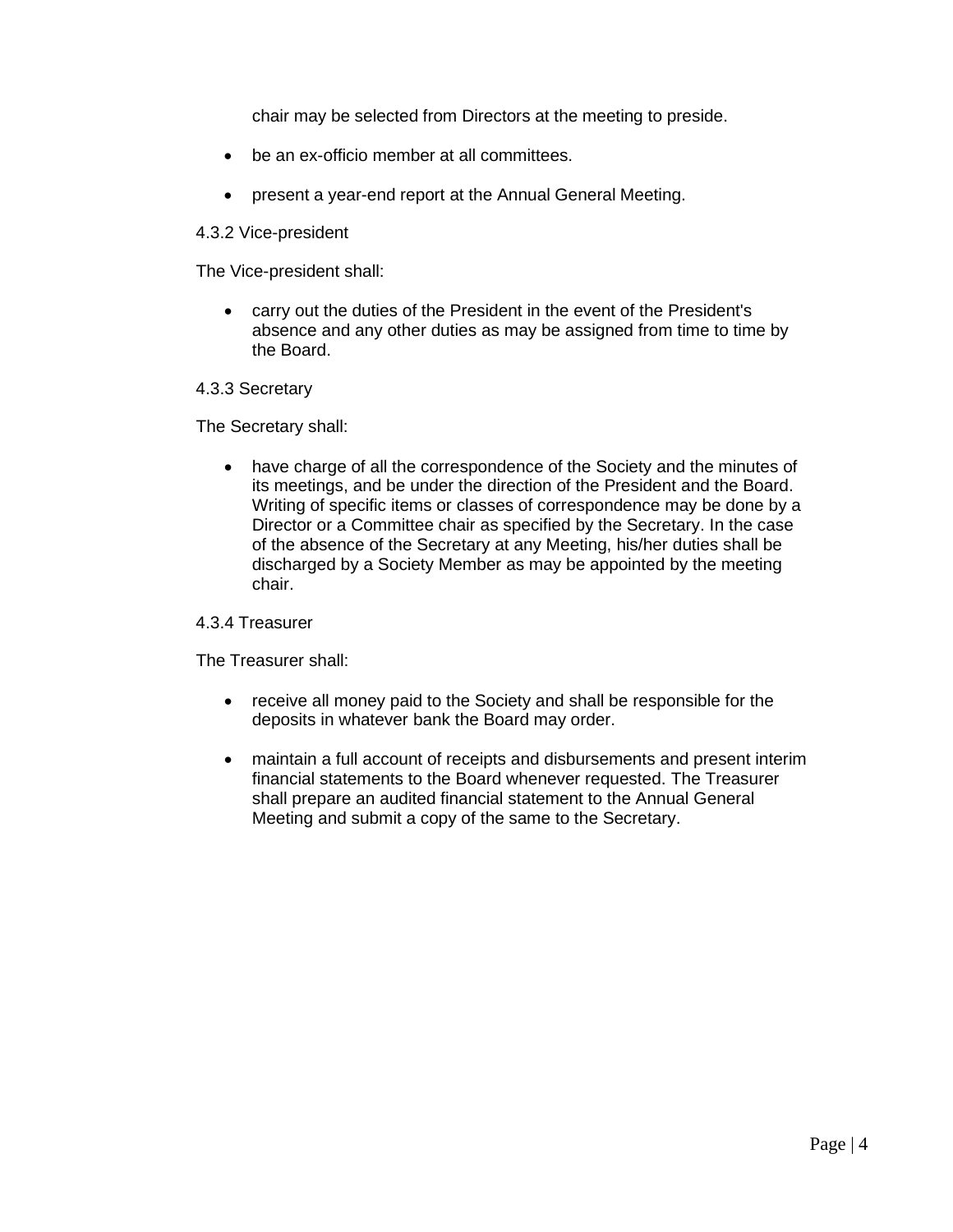#### 4.4 Other Directors

4.4.1 Past President

The Past President shall:

- be the previous elected President of the Society. If this person is unavailable, the Board may select one of the other past Presidents.
- provide continuity and advice based on previous experience in presiding over the Society.

4.4.2 Director at Large

A Director at Large shall:

• promote the Society to the general public, participate on committees and perform selected duties as assigned from time to time by the Board.

#### 4.5 Board Elections and Term of Office

4.5.1 Executive Officers are elected by Members at the Annual General Meeting. The Past President and Directors at Large are appointed by a motion at the Board.

4.5.2 The term of office for Directors expires at the next Annual General Meeting. There are no limits to the number of re-elections for an Executive Officer or reappointments for an Other Director. A Director must be a Member of the Society.

4.5.3 A Director may be removed from the Board at a General Meeting by twothirds of the Society Members. Removal of Directors shall require notice of motion in a Society Announcement at least one month prior to the Membership vote.

4.5.4 If a Director is unable to carry out his/her duties or is removed from the Board, then the remaining Directors may appoint a replacement from the Society Members. A replacement is mandatory if the Director is a President, Treasurer or Secretary. The replacement shall serve until the next Annual General Meeting.

#### 4.6 Board Meetings

4.6.1 Board meetings shall be held as often as required, but at least 4 times a year, and shall be called by the President, with a minimum of 2 days prior notice by electronic mail or phone. The meetings may be conducted in person or, if agreed to by the Board, by means of electronic or other communication facilities as to permit all persons participating in the meeting to hear each other, and a person participating in such a meeting by such means is deemed to be present at the meeting.

4.6.2 A Board Meeting quorum consists of 2 Executive Officers plus another Director who may or may not be an Executive Officer.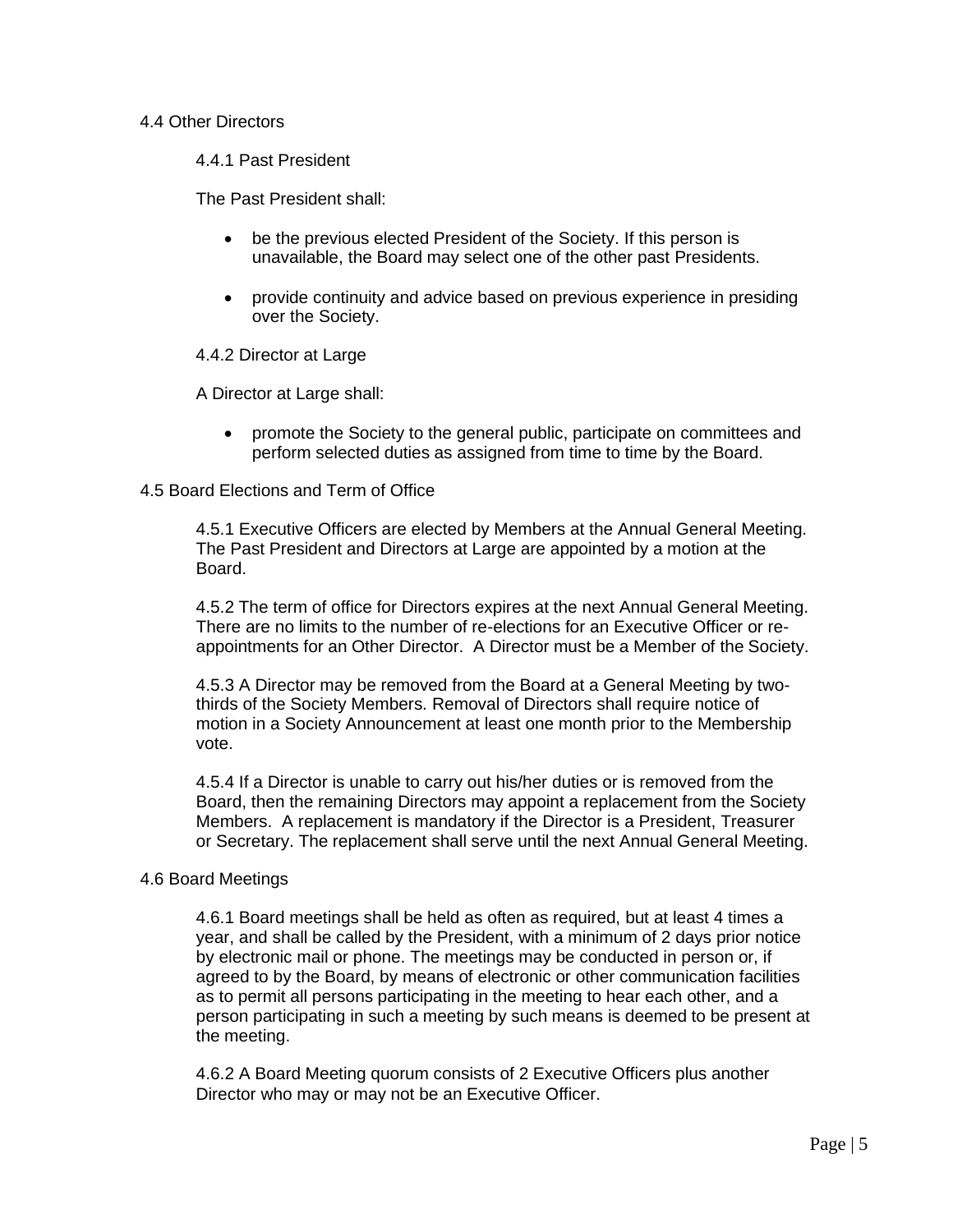4.6.3 If there is no quorum, the President or chair shall adjourn the meeting. If adjourned, the meeting may be rescheduled to the following week.

4.6.4 If a Board meeting is held, with a quorum present, but without the minimum notice, any voting transactions at such meeting must be ratified at the next regularly called meeting of the Board, otherwise they shall be null and void.

4.6.5 Votes shall be made by show of hands or by electronic vote.

4.6.6 The President, or chair, does not have a second or casting vote in the case of a tie vote. If there is a tie vote, the motion is defeated.

4.6.7 Meetings of the Board are open to Members of the Society, but only Directors may vote. Any person who is not a Director may be required to leave the meeting by a vote of the Board.

4.7 Remuneration

4.7.1 No Director shall receive any remuneration for services to the Society.

### *5. Committees and Representatives*

5.1 The Board may appoint standing and ad hoc committees, and representatives to external organizations. These shall report to the Membership and to the Board as often as the latter shall require.

#### 5.2 Standing Committees

5.2.1 A representative of each standing committee shall be selected by the standing committee to provide liaison with the Board and attend Board meetings when required.

5.2.2 Each Standing committee shall submit a written report to the Annual General Meeting.

5.2.3 Standing committees may include, but are not limited to: Interpretive Program, Communications, Issues, Programming and Field Trips.

#### 5.3 Ad hoc Committees

5.3.1 Ad hoc committees may be established by the Board from time to time to accomplish a specific task.

5.3.2 The ad hoc committee shall report to the Board and submit a written report to the Annual General Meeting.

5.3.3 Ad hoc committees may include, but are not limited to: nominations, awards and fund raising committees, and committees to investigate specific conservation concerns. Once the task is completed, the committee is thanked and disbanded.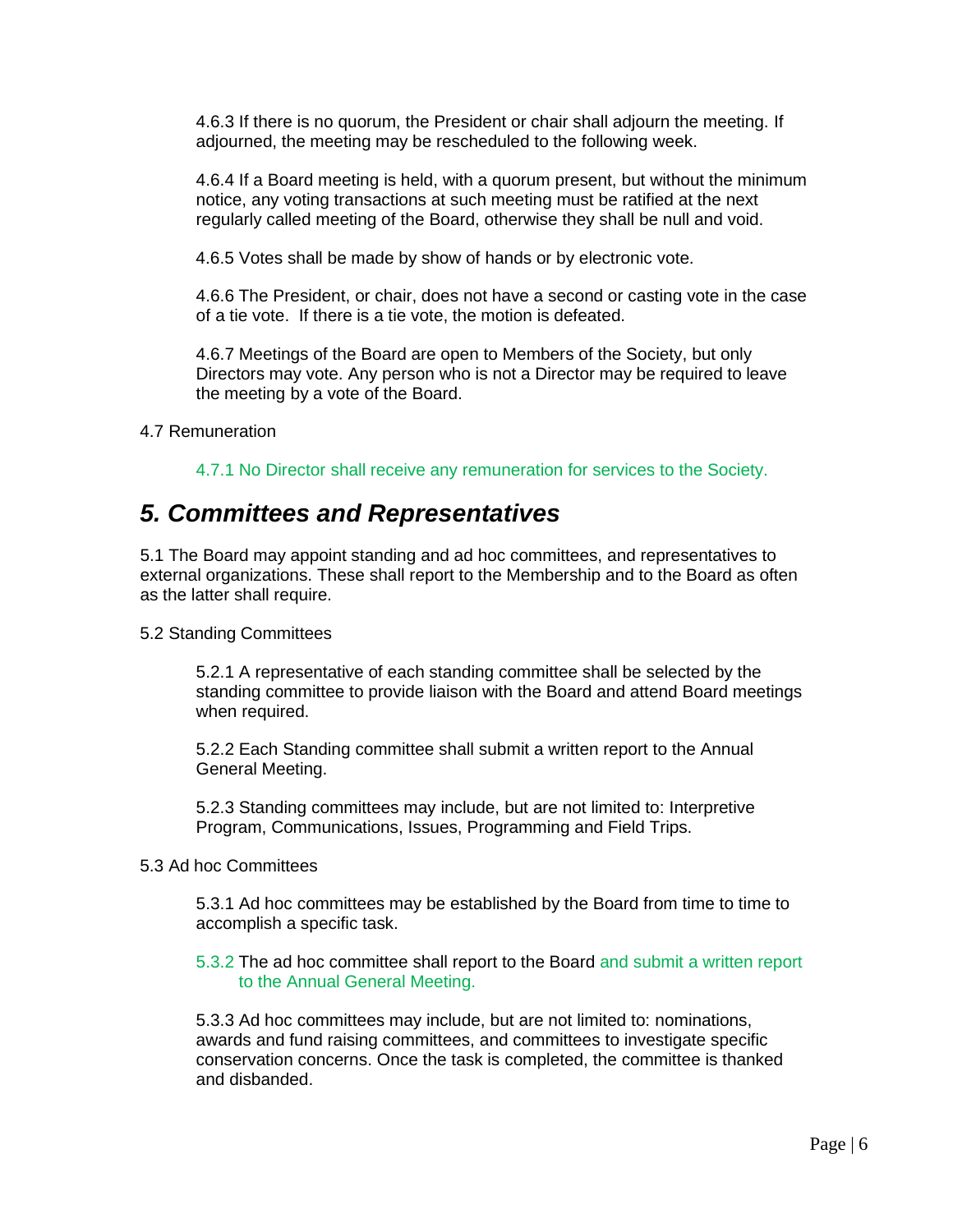5.4 Representatives to External Organizations

5.4.1 Each Representative to an External Organization shall report to the Board and submit a written report to the Annual General Meeting.

# *6. Auditing*

6.1 The books, accounts and records of the Treasurer shall be audited at least once each year by two Members of the Society appointed for that purpose, or by an accountant with a professional designation.

6.2 The books and records of the Society may be inspected by any Member of the Society at the Annual General Meeting or at any other time upon giving suitable notice and arranging a time satisfactory to an Executive Officer.

6.3 Directors can rely on the accuracy of any statement or report prepared by the Society's auditor(s). Directors are not held liable for any loss or damages as a result of acting on that statement or report.

## *7. Storage of Records*

7.1 Copies of the Society records, including Society and Board minutes and financial statements, and any additional information deemed important by the Board, shall be stored at a secure site, at a frequency and location determined by the Board.

## *8. Borrowing Powers*

8.1 The Board may borrow money, if such be necessary, in such manner as it considers most suitable, provided that no such action be taken without consent in writing of all the Directors.

## *9. Insurance and Protection*

9.1 The Society shall maintain insurance coverage to make a best effort to help protect its Directors, and other people specified as insured in the insurance policy(ies), from liability associated with Society activities.

9.2 The protection provided in clause, 9.1, is strictly limited by the coverage and clauses in the insurance policy(ies) and by the amount paid by the insurance company(ies) to cover any particular claim.

9.3 The insurance policy(ies) documents shall be made available to any Member of the Society upon request.

## *10. Resolution of Disputes*

10.1 If any committee duly appointed by the Board, or Board Members, or Employees, or Volunteers, or other Members of the Society have a difference of opinion or dispute in